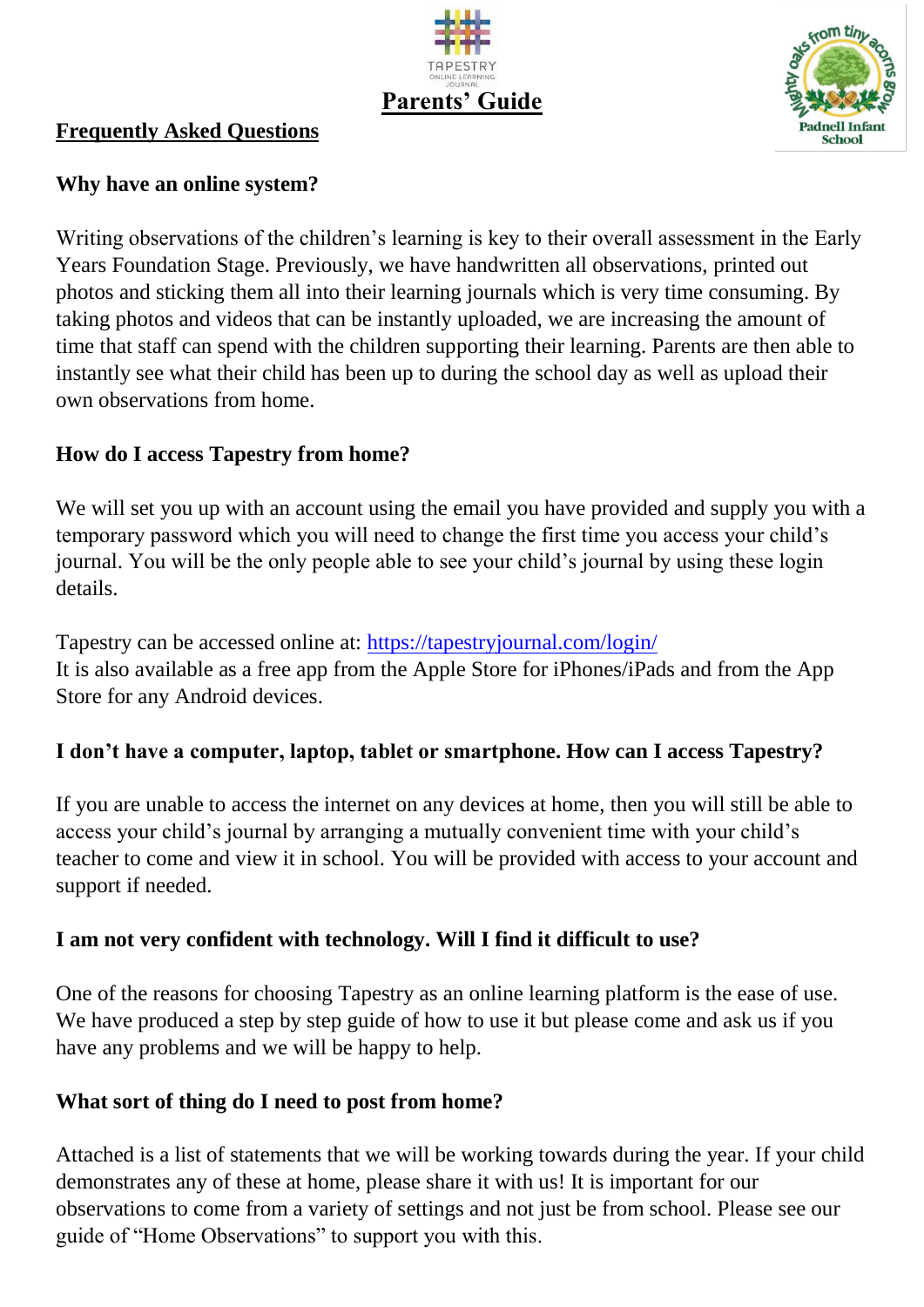# **How to Use - Desktop**



### **Step 1 – Logging in**

Login to<https://tapestryjournal.com/login/> using the email address and password sent to you by the school.



## **Step 2 – Changing your password**

The first time you log in you will need to change your password so your child's learning journal is secure.



Click on your name at the top right hand corner and select *Edit Preferences.*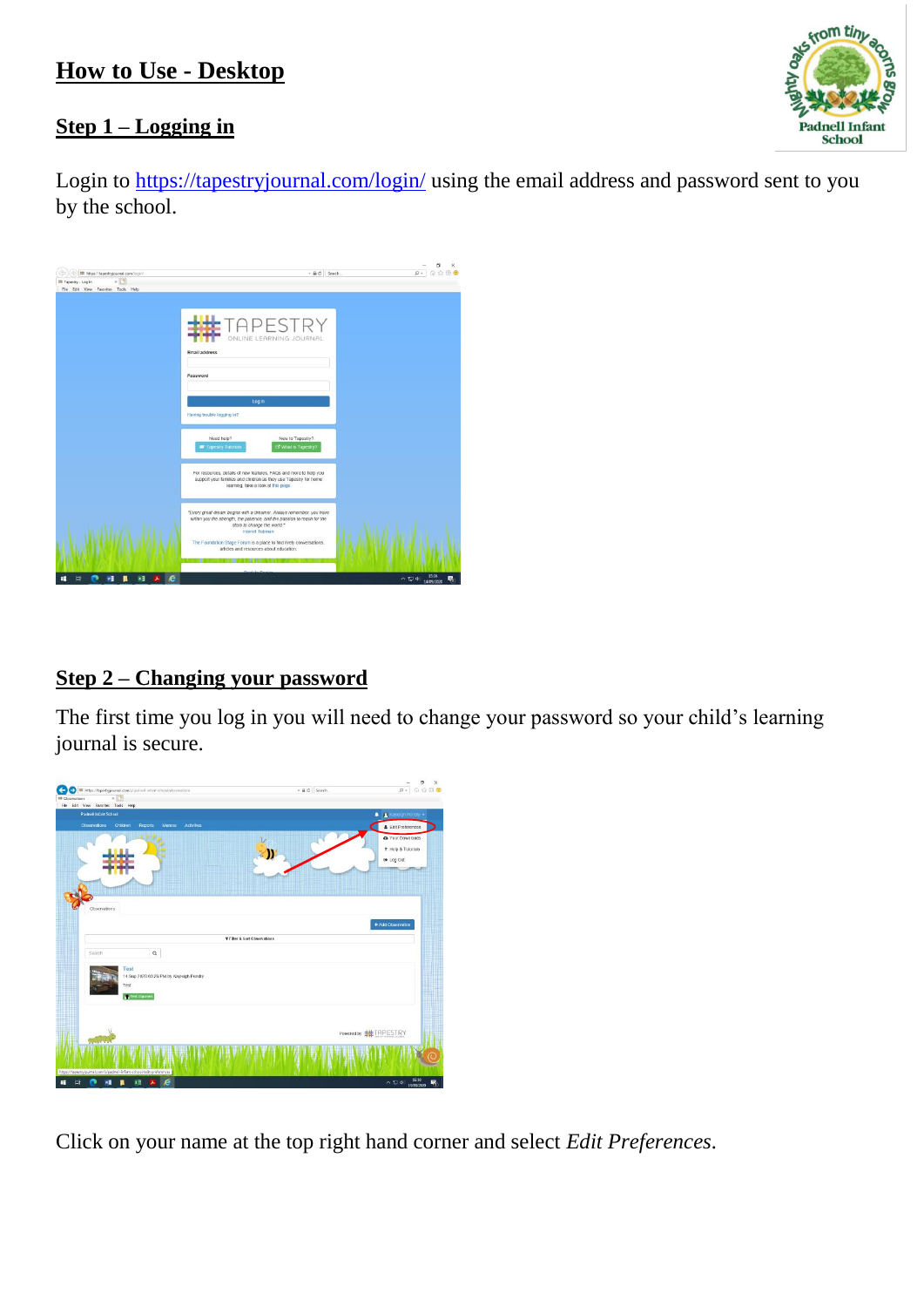



Select the option to *Change Your Password*. You will need to enter your existing password (provided by the school) and change it to a new one that only you know. Your new password must contain at least 12 characters and not be something that is easily guessed by others.

## **Step 3 – Looking at observations**

Once your password is changed you are now able to access your child's learning journal. Select the observations tab at the top left hand side of the screen.



Any observations will show up on this page. Click on the title of the observation to view your child's learning.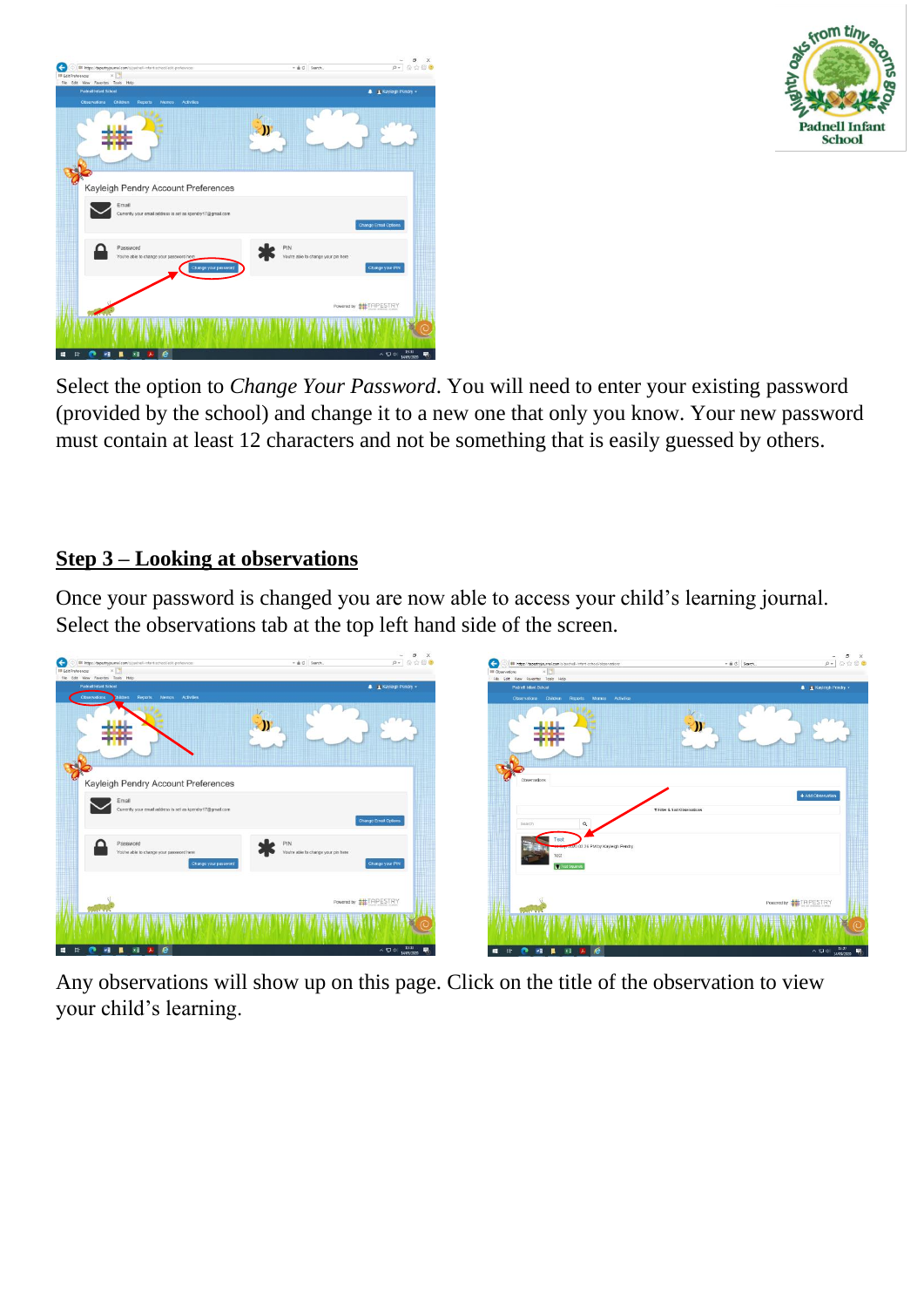## **Step 5 – Commenting on observations**

Look through the photos and read the comments attached to the observation.





If you wish to leave a comment, scroll down to the bottom of the observation and type a message in the box. This comment can be viewed by your child's teacher as well as any other families of children also in the observation.

### **Step 6 – Writing your own observation**

It is really helpful to us if you can upload your own observations from home so that we can get a full picture of your child's development. We are looking for evidence of the children's learning across all seven areas of their curriculum. Please have a read through of the children's Early Learning Goals that they are working towards this year for inspiration of what to look for. We have also included some ideas of how to write an observation to help.

| $P - Q + O$<br>G<br>- B C Search<br>- A C Search<br>$\leftarrow$<br>T# https://tapestryjournal.com/s/padnell-infant-school/observations<br>https://tapestyjournal.com/s/padnell-infant-school/observations/add<br><sup>#</sup> Add Observation<br><b>III</b> Cliservations<br>$\times$ 1                                                                                                                           | $-$ 0 $\times$<br>P- 分公母 ·                                                    |
|--------------------------------------------------------------------------------------------------------------------------------------------------------------------------------------------------------------------------------------------------------------------------------------------------------------------------------------------------------------------------------------------------------------------|-------------------------------------------------------------------------------|
| File Edit View Favorites Tools Help<br>File Edit View Favorites Tools Help<br>Padnell Infant School<br><b>A</b> Rayleigh Pendry .<br>Padnell Infant School                                                                                                                                                                                                                                                         | A Rivieigh Pendry +                                                           |
| Observations Children Reports Memos Adivities<br>Observations Children Reports Memos Activities                                                                                                                                                                                                                                                                                                                    |                                                                               |
| <b>Add Observation</b>                                                                                                                                                                                                                                                                                                                                                                                             |                                                                               |
| Observation                                                                                                                                                                                                                                                                                                                                                                                                        | Options                                                                       |
| Children                                                                                                                                                                                                                                                                                                                                                                                                           | Created *                                                                     |
| Test Squirets (59 month                                                                                                                                                                                                                                                                                                                                                                                            | 14 Sep 2020 03:56 PM                                                          |
| Title *                                                                                                                                                                                                                                                                                                                                                                                                            |                                                                               |
| Getting Dressed<br>Observations                                                                                                                                                                                                                                                                                                                                                                                    |                                                                               |
| Notes                                                                                                                                                                                                                                                                                                                                                                                                              |                                                                               |
| + Add Observation<br>Today, James got dressed in his school uniform completely independently. It is the first time he has done this without<br>being prompted by a grown up. He was able to fasten all zips and buttons without any help and was even able to turn his<br>jumper the right way round from where he took it off the previous day. Very proud)<br>T Filter & Sort Observations<br>$\alpha$<br>Search |                                                                               |
| 14 Sep 2020 03:26 PM by Kayleigh Pendry<br>Test<br>Media                                                                                                                                                                                                                                                                                                                                                           |                                                                               |
| Test Squirren                                                                                                                                                                                                                                                                                                                                                                                                      |                                                                               |
| Size limits: Each video must be less than 10 minutes and 5GB; each audio file must be less than 30 minutes and 5GB; each document must be less than 100MB.                                                                                                                                                                                                                                                         |                                                                               |
| Powered by <b>##TAPESTRY</b><br>Drag and drop files here or use the Mill alm. button below                                                                                                                                                                                                                                                                                                                         |                                                                               |
| Start Upload<br>Add Files                                                                                                                                                                                                                                                                                                                                                                                          | Delete Selected Medi                                                          |
| Click "Save" to save your observation and view it.<br>Click "Save & Add Another" to save this observation and immediately start adding another<br>$\wedge \Box \Leftrightarrow \cdots \qquad \Box$<br>■ 日 ● 田 目 田 片<br>െ<br>$\mathbf{e}$<br>Ħ<br>e<br>xH<br>н.                                                                                                                                                     | Save & Add Another<br>Sav<br>$\land$ $\Box$ 40 $\frac{1539}{14000000}$ $\Box$ |

Click on the *Add Observation* button. Add a title to your observation and write some notes about what your child did or said. From here you are also able to add in photos or videos from your computer by selecting the *Add Files* button. Press Save at the bottom left to send your observation to your child's teacher. Only you and the teacher will see what you have posted.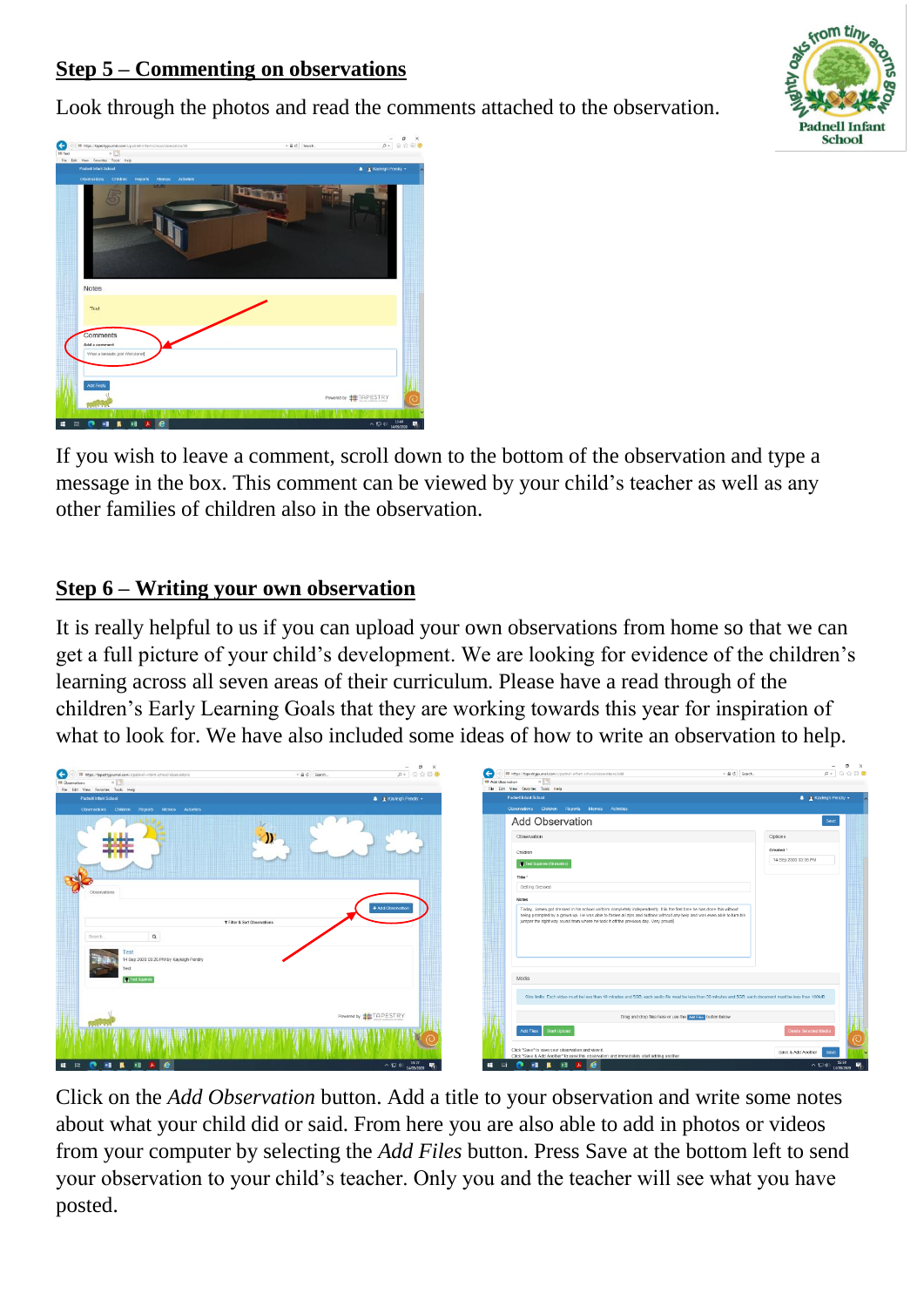

## **Step 1 – Logging in**

Download the Tapestry app. The icon will look like this -



|                | 16:02 Mon 14 Sep        |        |                           |   |                                         |   |                   |                |         | 令 69% ■ |
|----------------|-------------------------|--------|---------------------------|---|-----------------------------------------|---|-------------------|----------------|---------|---------|
|                |                         |        |                           |   | DAPESTR)<br>Onert fremsk kourna         |   |                   |                |         |         |
| Email          |                         |        |                           |   |                                         |   |                   |                |         |         |
|                | Password                |        |                           |   |                                         |   |                   |                |         |         |
|                |                         |        |                           |   | Log In                                  |   |                   |                |         |         |
|                |                         |        |                           |   |                                         |   |                   |                |         |         |
|                |                         |        |                           |   |                                         |   |                   |                |         |         |
|                |                         |        |                           |   |                                         |   |                   |                |         |         |
|                |                         |        |                           |   |                                         |   |                   |                |         |         |
|                |                         |        |                           |   |                                         |   |                   |                |         |         |
|                |                         |        |                           |   |                                         |   |                   |                |         |         |
|                |                         |        |                           |   |                                         |   |                   |                |         |         |
|                |                         |        |                           |   |                                         |   |                   |                |         |         |
|                |                         |        |                           |   |                                         |   |                   |                |         |         |
|                |                         |        |                           |   |                                         |   |                   |                |         |         |
|                |                         |        |                           |   | App version (-4.1.9-149-iPad6.11-12.4.1 |   |                   |                |         |         |
| Þ              | C O                     |        |                           |   |                                         |   |                   |                |         |         |
|                | $\overline{\mathbf{c}}$ | $\,$ 3 | $\tilde{c}_i$             | 6 | 6                                       | 7 | $\rm ^{8}$        | $\rm ^{\circ}$ | $\,0\,$ | ⊗       |
| $\alpha$       | w                       | е      | r                         | t | У                                       | u | í                 | $\circ$        | р       |         |
| $\langle \psi$ | $\boldsymbol{\theta}$   | £<br>d | $\bar{S}$<br>$\mathsf{f}$ | ÷ | J,<br>h                                 | j | ×<br>$\mathsf{k}$ | ٠<br>Ī         |         | تے      |

 $\overline{z}$   $\overline{x}$   $\overline{c}$   $\overline{v}$   $\overline{b}$   $\overline{n}$   $\overline{m}$ 

When you open the app, login using the email address and password sent to you by the school.

### **Step 2 – Changing your password**

 $^\copyright$ 

 $\Diamond$ 

| 16:02 Mon 14 Sep                                          |                                                      | <b>辛 69% ■</b>            | 18:02 Mon 14 Sep                           | <b>9 69%</b>  |
|-----------------------------------------------------------|------------------------------------------------------|---------------------------|--------------------------------------------|---------------|
| Padnell Infant School<br>You<br>$+$                       | $\kappa_{_{\rm M}}$                                  | $\mathcal{P}=\{1,2,3,4\}$ | <b>Kayleigh Pendry</b>                     | Done          |
| 0,58<br>a<br>Test<br>$Q$ 15:26<br><b>* Test Squirrels</b> | Test<br>& Kayleigh Pendry<br>(215:26 (updated 15:27) |                           | Padnell Infant School                      |               |
|                                                           |                                                      |                           | Lock screen                                |               |
| No more observations for                                  |                                                      |                           | Switch school / nursery / child minder     |               |
|                                                           |                                                      |                           | Log out                                    |               |
|                                                           |                                                      |                           | Enable Push Notifications On This Device   |               |
|                                                           | Test                                                 |                           | What we notify you about                   |               |
|                                                           | $60$ . Like                                          |                           |                                            |               |
|                                                           | f 1 Child<br>Test Squirrels                          |                           | Change your email                          |               |
|                                                           | Cohort: 2020 Ape: 59 months                          |                           | Change your password                       | $\mathcal{L}$ |
|                                                           | Add a comment                                        |                           | Change your pin                            |               |
|                                                           |                                                      |                           |                                            |               |
|                                                           |                                                      |                           | Save your email on this device             |               |
|                                                           |                                                      |                           | Enable Offline Observations On This Device |               |
|                                                           |                                                      |                           |                                            |               |
|                                                           |                                                      |                           | Delete local data                          | $\mathcal{P}$ |
|                                                           |                                                      |                           | Report a Fault                             |               |
|                                                           |                                                      |                           | User data loaded 16:02                     |               |
|                                                           |                                                      |                           | Reload your details                        |               |

Select the *You* icon in the top left hand corner. Next, click on *Change your password*. You will need to enter your existing password (provided by the school) and change it to a new one that only you know. Your new password must contain at least 12 characters and not be something that is easily guessed by others.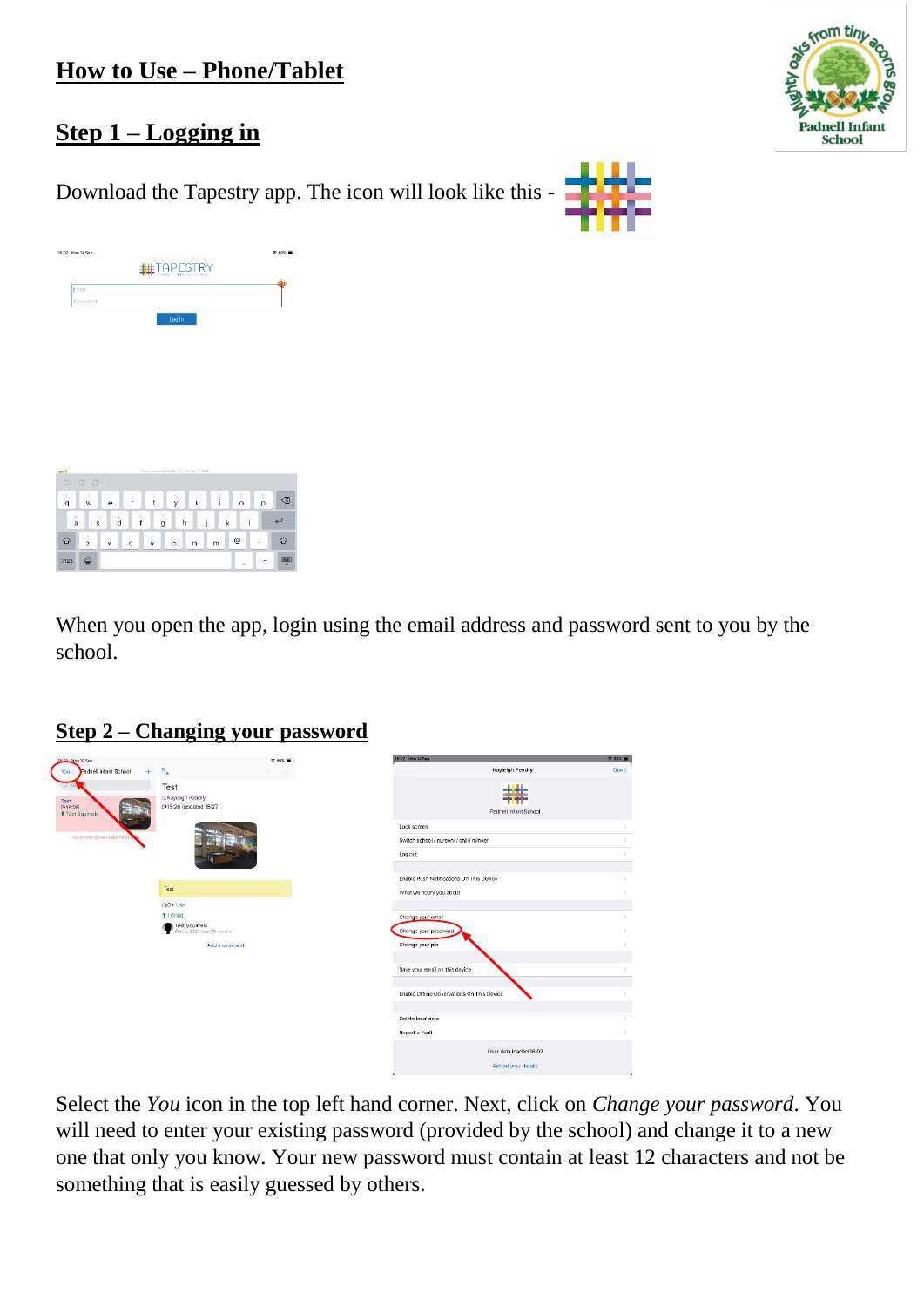



All observations can be viewed from this screen. Select the title of the observation you wish to look at and it will automatically show on the right hand side of the screen or take you to a new screen (on a phone). Look through the photos and read the comments attached to the observation.

If you wish to leave a comment, click on the *Add a comment* button at the bottom. You can also 'Like' a comment to show you have seen it.

## **Step 4 – Writing your own observation**

It is really helpful to us if you can upload your own observations from home so that we can get a full picture of your child's development. We are looking for evidence of the children's learning across all seven areas of their curriculum. Please have a read through of the children's Early Learning Goals that they are working towards this year for inspiration of what to look for. We have also included some ideas of how to write an observation to help.



Click the "+" icon which is either in the top middle or top right hand corner. This will open a new page.